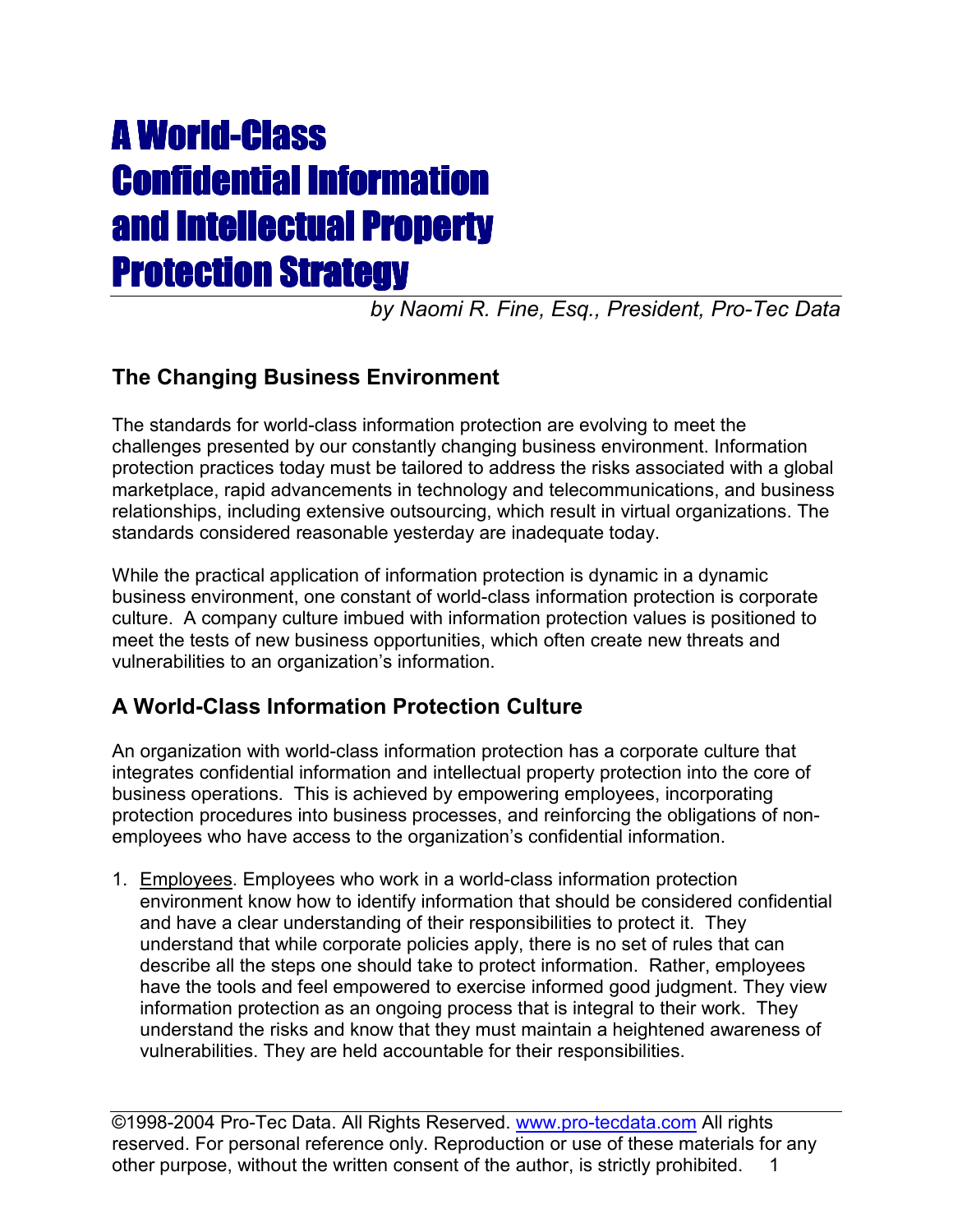- 2. Non-employees. An organization with world-class information protection recognizes the additional risks to information inherent in working with non-employees, such as contractors, consultants, joint venture partners and suppliers. While contracts are in place to require confidentiality and other intellectual property protections, they are not relied on exclusively. A world-class information protection strategy also obligates non-employees to comply with specific rules and requirements related to the protection of the contracting company's information. Companies that provide products and services, or do independent development work for the organization from their own facilities, are required to impart these rules and requirements to any employee who works with the contracting company's confidential information. Nonemployees who work on-site have restricted access to confidential areas and materials based on their need to know. Information is disclosed to them, and access is permitted, only if the non-employee needs the information in order to perform his or her work for the company. Consistent reminders reinforce the recipient's obligation to protect the information during, and after, their work with the contracting company.
- 3. Integrating Information Protection into Business Processes. World-class information protection is not a separate, or stand alone, organizational function. It is seamlessly integrated into existing operations. Business processes, from product development to marketing and sales, employee hiring, and termination procedures, are evaluated for vulnerabilities and strategically reengineered to incorporate the appropriate information and intellectual property protection. As new projects, products and processes are conceptualized and developed, specific information protection procedures are incorporated into them.

## **Changing a Culture to Achieve World-Class Status**

Changing a culture to achieve world-class status requires, first and foremost, commitment and leadership from senior management. The influence of senior management can cascade information protection values throughout an organization.

A world-class information protection strategy relies also on policies, reference materials, tools, and a physical, computer, and network security infrastructure. For large, decentralized organizations, world-class information protection is based on establishing standards, templates and other resources that can be tailored to the specific needs of each business in the enterprise. Teamwork is paramount to coordinating a comprehensive, enterprise-wide strategy.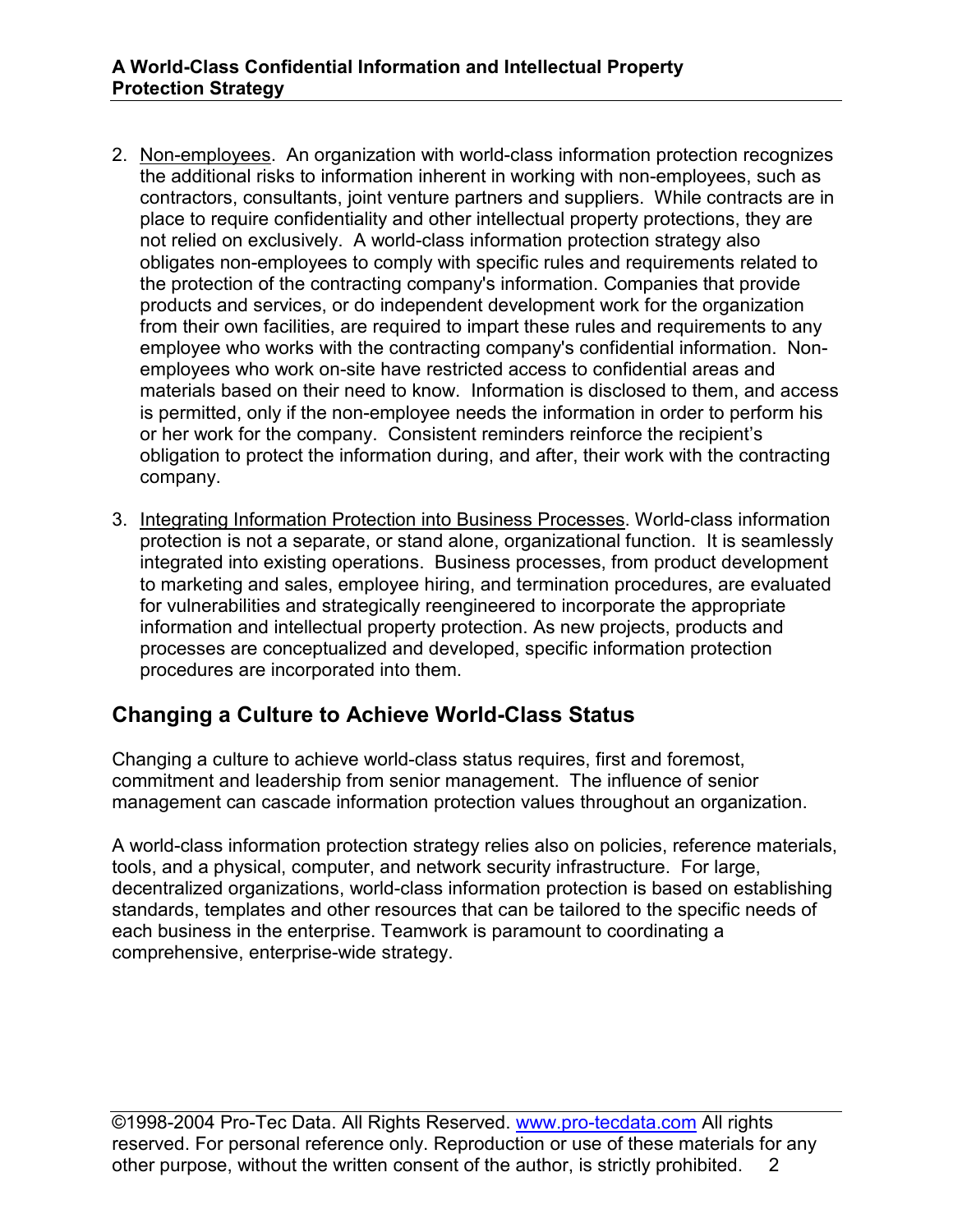Most companies that have achieved world-class information protection status use education and ongoing communication as the primary vehicles to drive the requisite culture. Typically, all employees are educated and trained on the practical aspects of information protection. They are provided with clear, consistent definitions of confidential information and specific examples from their own work environment. Through real life examples, scenarios and role plays, employees obtain hands-on experience and discover the importance of information protection and how it can be incorporated into their everyday operations. Employees are provided with reference materials and tools that reinforce their responsibilities long after their formal training is complete. Ongoing communications remind employees of vulnerabilities and threats to information, and practical ways to reduce the risks of losing or compromising confidentiality and intellectual property.

To ensure the effectiveness of information and intellectual property protection, a worldclass strategy includes a process for evaluation and continuous improvement.

#### **Benefits of a World-Class Strategy**

An organization that establishes and maintains world-class information and intellectual property protection is positioned to reap all the benefits of their valuable, intangible assets.

- 1. Competitive Value. Information and intellectual property provide the basis for market differentiation. A company that protects its information and intellectual property protects its ability to distinguish itself in the marketplace with unique proprietary information, knowledge and know-how.
- 2. Rights to Trade Secrets and other forms of Intellectual Property. By protecting information, the organization establishes proprietary rights to trade secrets and preserves its ability to seek legal recourse in the event information is stolen or compromised. By preserving the confidentiality of information related to new products and processes, the organization also maintains its option to pursue and enforce patent rights.
- 3. Market Advantage. World-class information protection can be used proactively to provide added value to customers and business partners. If a company is the recipient and custodian of confidential information from other companies, customers, or patients, world-class information protection provides the ability to establish and maintain the trust which is crucial to these relationships.
- 4. Currency of Exchange. Protected information can be used to bargain for valuable information from other companies. Since world-class information protection is based on a recognition of the value of information, each employee can ensure that the information (s)he receives in a business discussion with an outsider is always worth

©1998-2004 Pro-Tec Data. All Rights Reserved. www.pro-tecdata.com All rights reserved. For personal reference only. Reproduction or use of these materials for any other purpose, without the written consent of the author, is strictly prohibited. 3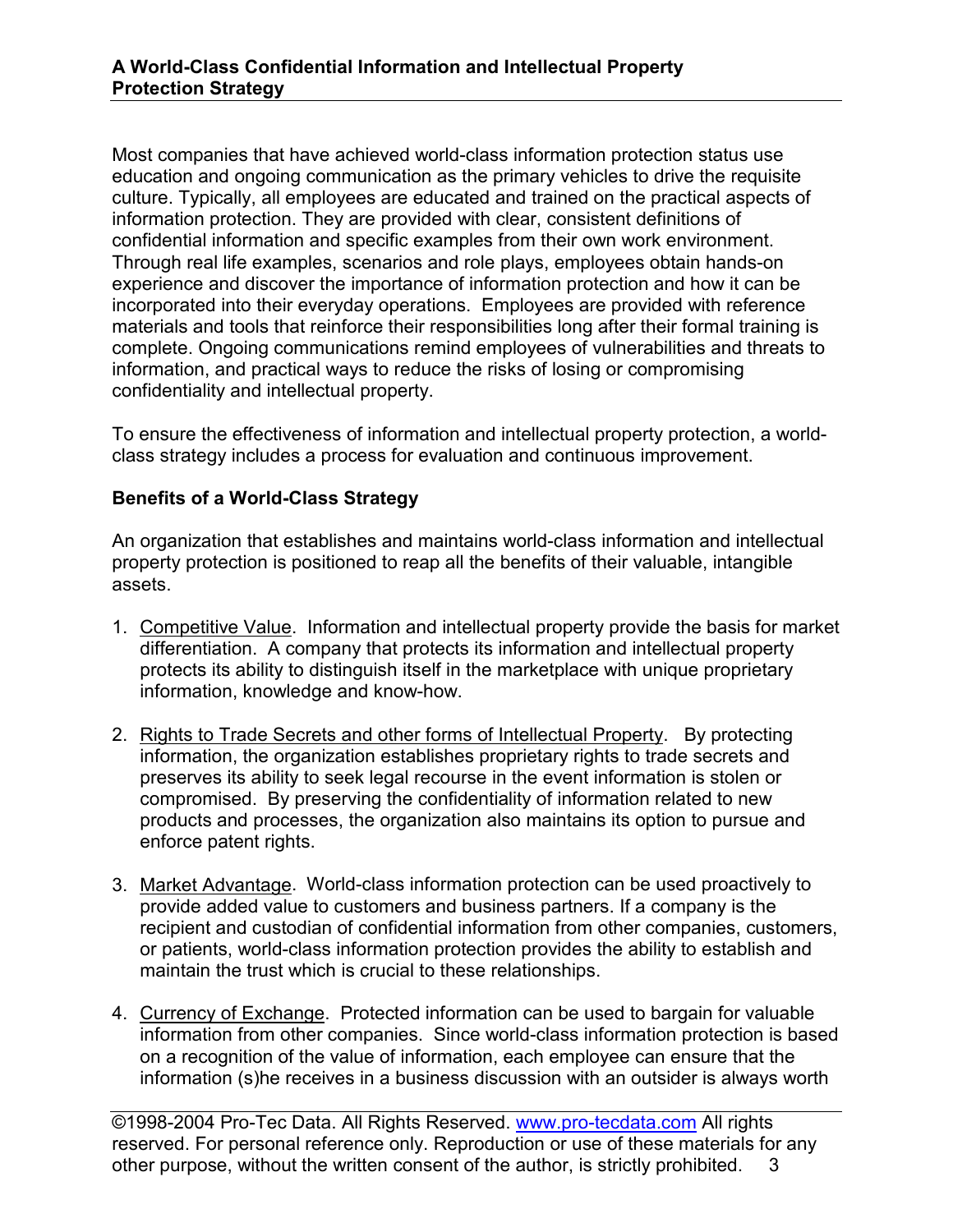at least as much as the information (s)he discloses. An organization can thereby maintain a positive balance on the exchange of its information.

- 5. Loss Reduction. World-class information protection results in less vulnerability, liability, loss and related costs. Employees who are able to apply informed good judgement are less likely to give away valuable information inadvertently. Competitive intelligence professionals may be less likely to target a company known to have world-class information protection in place. With fewer incidents of information loss, theft and compromise, the organization also reduces costs associated with investigations, negotiations and litigation.
- 6. Indirect Benefits. In addition to its direct impact, world-class information protection delivers many indirect benefits. The organization's reputation, credibility, sales, market position, and profits are all indirectly and positively affected by solid proprietary rights to information and other forms of intellectual property.

# **Conclusion**

The mechanics of information protection must evolve to adapt to the constantly changing business environment. Therefore, a company can achieve world-class information protection status only by creating a corporate culture that reinforces personal responsibility for protecting information and intellectual property.

Executive level commitment and support are key to establishing a corporate culture attuned to the practicalities of information protection. Education and ongoing communications empower employees to exercise informed good judgment. Rules and requirements provide specific information protection instructions to contractors, consultants, vendors, customers, prospects, and temporaries.

The benefits of world-class information protection include establishing and maintaining competitive advantage and proprietary rights to intellectual property. As we look to the future, these benefits may be a prerequisite to corporate survival.